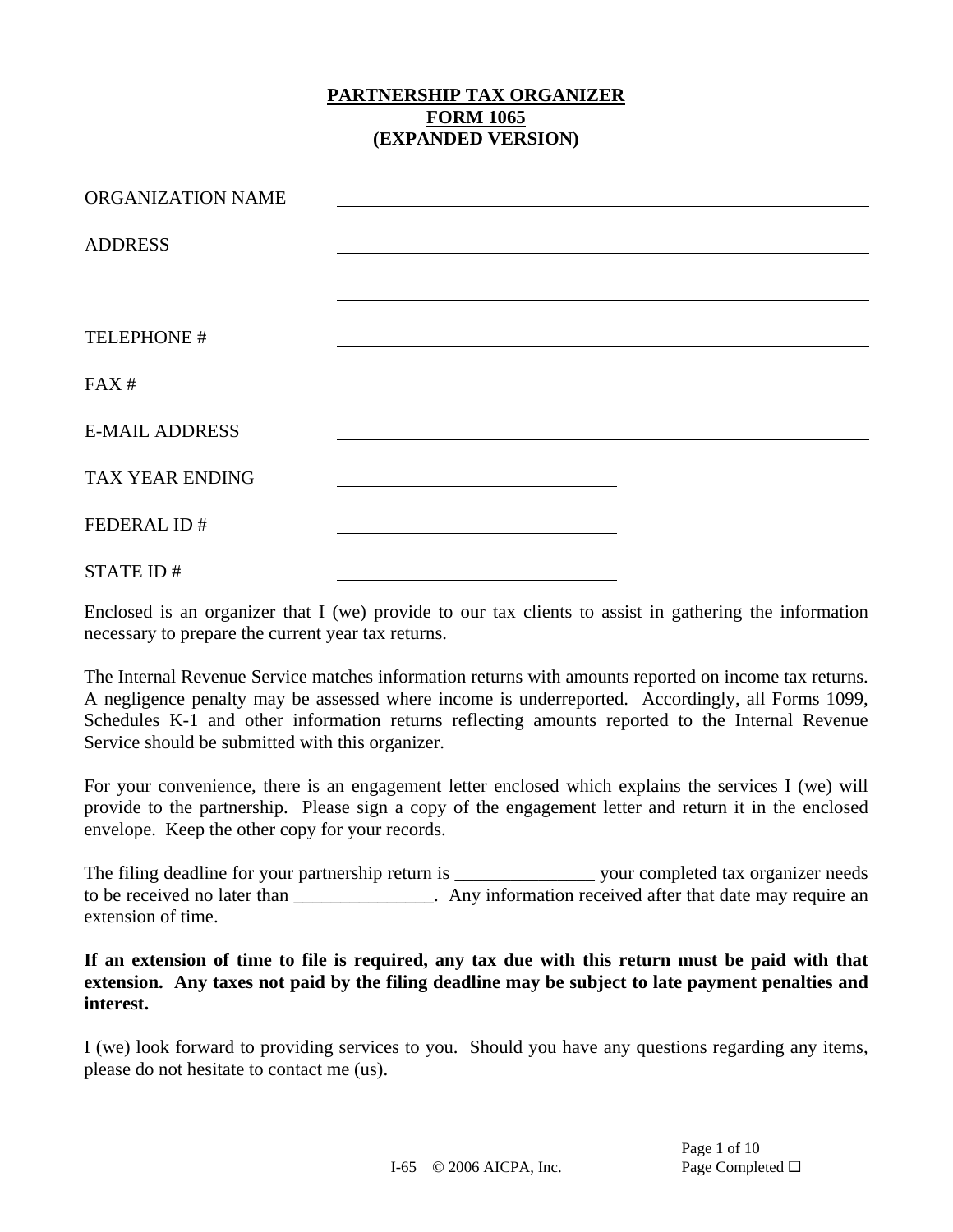**Provide a general ledger, trial balance, depreciation schedules, balance sheet, and profit and loss statement by activity. Additional information will be needed as described below:** 

|      | <b>GENERAL INFORMATION</b>                                                                                            | <b>YES</b> | NO. | N/A |
|------|-----------------------------------------------------------------------------------------------------------------------|------------|-----|-----|
| 101) | If this is the first year we will prepare your tax return(s), provide the following from                              |            |     |     |
|      | your file or your prior accountant:                                                                                   |            |     |     |
|      | Partnership agreement<br>.1)                                                                                          |            |     |     |
|      | Tax returns for the prior three years<br>.2)                                                                          |            |     |     |
|      | Depreciation schedules<br>.3)                                                                                         |            |     |     |
|      | Partner basis carryforward schedule<br>.4)                                                                            |            |     |     |
|      | Partner buy/sell agreement<br>.5)                                                                                     |            |     |     |
|      | If the partnership elected a fiscal year-end, provide a schedule of Section 444<br>.6)<br>tax deposits and Form 8716. |            |     |     |
|      | Section 704(b) capital account reconciliation<br>.7)                                                                  |            |     |     |
| 102) | Has the partnership been notified of any changes to previous returns by any taxing                                    |            |     |     |
|      | authority? If yes, provide copies of all correspondence.                                                              |            |     |     |
| 103) | Have there been any amendments to the partnership agreement? If yes, provide                                          |            |     |     |
|      | copies of amendments since the last year.                                                                             |            |     |     |
| 104) | Provide the following information for all partners:                                                                   |            |     |     |
|      | Name<br>.1)                                                                                                           |            |     |     |
|      | .2)<br>Address                                                                                                        |            |     |     |
|      | Social Security/Taxpayer Identification Number<br>.3)                                                                 |            |     |     |
|      | General partner or limited partner<br>.4)                                                                             |            |     |     |
|      | Type of entity<br>.5)                                                                                                 |            |     |     |
|      | Domestic or foreign<br>.6)                                                                                            |            |     |     |
|      | Profit sharing percentage<br>.7)<br>Loss sharing percentage<br>.8)                                                    |            |     |     |
|      | Percentage ownership<br>.9)                                                                                           |            |     |     |
|      | Changes in partners' ownership interests after 10/22/86 (if not previously<br>.10)                                    |            |     |     |
|      | provided)                                                                                                             |            |     |     |
|      | Guaranteed payments paid<br>.11)                                                                                      |            |     |     |
|      | Cash and/or property contributions and distributions<br>.12)                                                          |            |     |     |
|      | 105) Which general partner or LLC member should be designated as the Tax Matters                                      |            |     |     |
|      |                                                                                                                       |            |     |     |

- .1) Date of Transfer  $\frac{1}{\sqrt{1-\frac{1}{2}}}$
- .2) Type of Transfer:
	- (a) Sale
	- (b) Gift
	- (c) Inheritance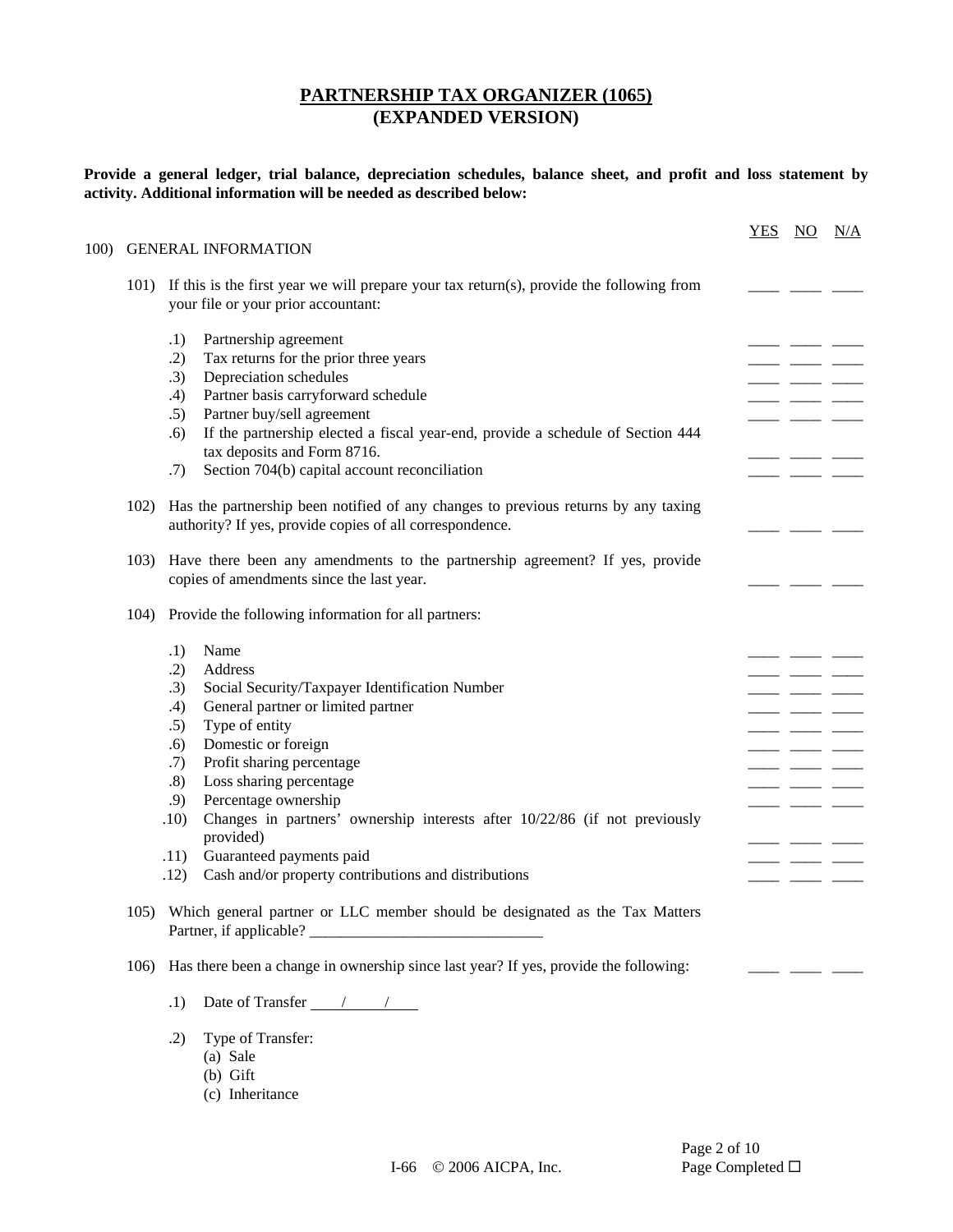|     |                                                                                                                                       | YES | N/A |
|-----|---------------------------------------------------------------------------------------------------------------------------------------|-----|-----|
| .3) | Sale price or fair market value of partnership interest transferred. (Include<br>FMV from estate return if transfer is due to death.) |     |     |
| .4) | Copy of Form 8308, if applicable. (Report of a sale or exchange of certain<br>partnership interest.)                                  |     |     |
|     | 107) Did any of the partners' taxable years change during the year? If yes, attach a<br>schedule detailing the change.                |     |     |

108) List the names and telephone numbers of the partnership's advisors:

|               | Name & Address | Telephone # | Fax $#$ | E-Mail Address |
|---------------|----------------|-------------|---------|----------------|
| Attorney      |                |             |         |                |
| Banker        |                |             |         |                |
| Insurance     |                |             |         |                |
| <b>Broker</b> |                |             |         |                |

109) Describe the principal business activity of the partnership:

|      | .1) | Did the partnership acquire or dispose of a business or business segment during<br>this tax year? If yes, attach a copy of the contract or agreement. |  |  |
|------|-----|-------------------------------------------------------------------------------------------------------------------------------------------------------|--|--|
|      | .2) | Did the partnership engage in any new activities during this tax year? If yes,<br>attach a description of the new business.                           |  |  |
|      | .3) | Did the partnership discontinue operations for this year?                                                                                             |  |  |
| 110) |     | Does the partnership have any of the following employee benefit plans? If yes,<br>provide copies of plan documents.                                   |  |  |
|      | .1) | Qualified retirement plan(s)?<br>If yes, are we to prepare Form 5500?<br>Are we to compute the contribution?                                          |  |  |
|      | .2) | SEP or SIMPLE plan?<br>If yes, are we to compute the contribution(s)?                                                                                 |  |  |
|      | .3) | Cafeteria plan?<br>If yes, are we to prepare Form 5500?                                                                                               |  |  |
|      | .4) | Non-qualified deferred compensation plan(s) or agreement(s)?<br>If yes, has the "one time only" filing with the Department of Labor been done?        |  |  |
|      | .5) | Other benefit plans not described above?                                                                                                              |  |  |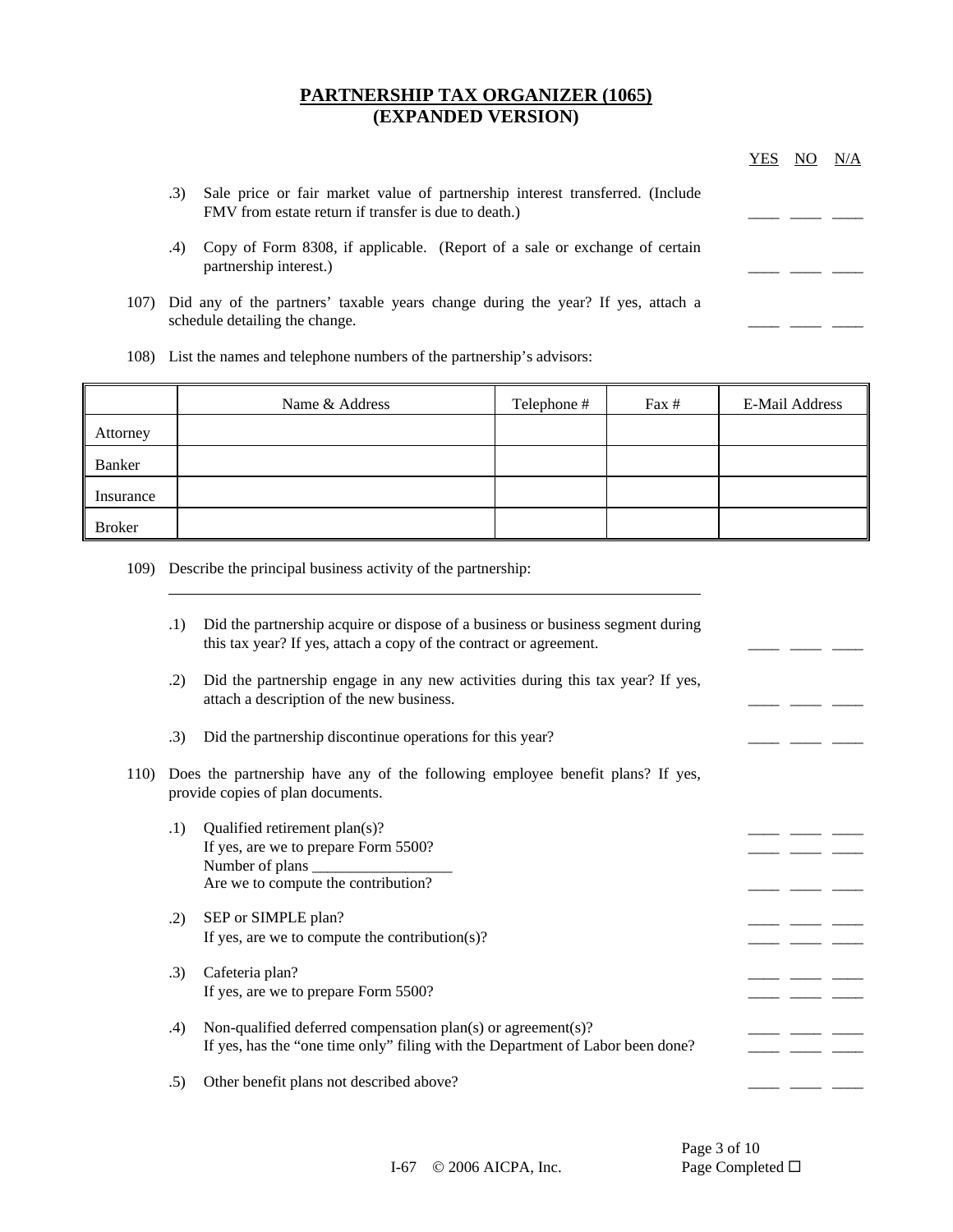|      |                                                                                                                                                                                                                                                                                                         | YES | NO. | N/A |
|------|---------------------------------------------------------------------------------------------------------------------------------------------------------------------------------------------------------------------------------------------------------------------------------------------------------|-----|-----|-----|
| 111) | Did the partnership include taxable fringe/welfare benefits such as health insurance,<br>group life insurance, educational assistance, expense allowances and personal use of<br>company vehicles in compensation on employees' Forms W-2 and, if applicable,<br>subject such amounts to payroll taxes? |     |     |     |
| 112) | Provide a schedule, by partner, of fringe benefits paid on behalf of each partner such<br>as medical, life insurance, disability and housing. Indicate which accounts have been<br>charged.                                                                                                             |     |     |     |
| 113) | Copies of all federal and state payroll tax reports filed.                                                                                                                                                                                                                                              |     |     |     |
| 114) | Provide copies of Forms 1099/1096, 1042, 8804, 8805, 5471, 5472, 8865, 8858,<br>8886, and 5500 that have been filed.                                                                                                                                                                                    |     |     |     |
| 115) | Provide copies of Forms 1099, 5471, 5472, 8865, 8858, 8886, and Schedules K-1<br>that have been received.                                                                                                                                                                                               |     |     |     |
| 116) | Provide schedules of interest and dividend income not included on 1099s.                                                                                                                                                                                                                                |     |     |     |
| 117) | Did the partnership have loans with partners and/or other related parties during the<br>tax year? If yes, attach a schedule indicating the amount of the loan, date of<br>transaction, interest rate and payments. Also, attach a copy of the note if not<br>previously provided.                       |     |     |     |
| 118) | Has the address on the prior year changed? If so, provide new address.                                                                                                                                                                                                                                  |     |     |     |
| 119) | Is the partnership a partner in another partnership? If yes, provide a copy of other<br>partnership tax return(s).                                                                                                                                                                                      |     |     |     |
| 120) | Does the partnership own a disregarded entity? If so, provide details.                                                                                                                                                                                                                                  |     |     |     |
| 121) | Circle method of accounting for tax purposes:                                                                                                                                                                                                                                                           |     |     |     |
|      | Cash<br>Other (Describe)<br>Accrual                                                                                                                                                                                                                                                                     |     |     |     |
| 122) | Did the partnership establish any new general ledger accounts during the tax year? If<br>yes, attach a list with a brief explanation of each account.                                                                                                                                                   |     |     |     |
| 123) | Did the partnership post any entries to the partnership capital accounts during the<br>year? If yes, provide detail of the activity.                                                                                                                                                                    |     |     |     |
| 124) | Was there a distribution of property or a transfer (for example, by sale or death) of a<br>partnership interest during this tax year? If marketable securities were distributed,<br>provide the date of distribution and fair market value at distribution dates(s).                                    |     |     |     |
| 125) | Has the partnership ever elected to "step up" the basis of any assets in connection<br>with the death of a partner or a change in ownership? (Section 754 election)                                                                                                                                     |     |     |     |
| 126) | Did the partnership, at any time during the tax year, have an interest in a foreign<br>bank account?                                                                                                                                                                                                    |     |     |     |

Page 4 of 10<br>Page Completed  $\Box$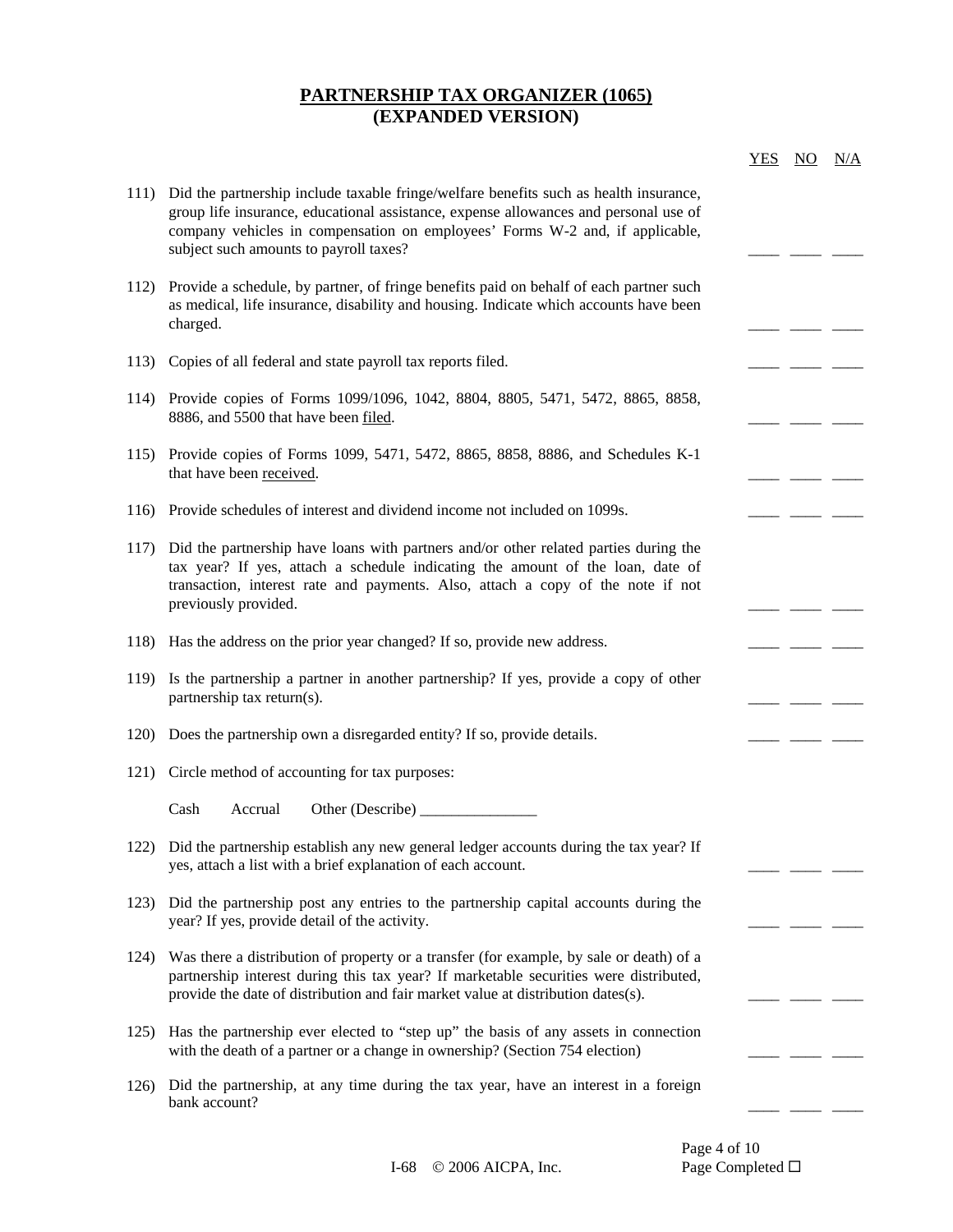|              |               |                                                                                                                                                            | <u>YES NO</u> | N/A |
|--------------|---------------|------------------------------------------------------------------------------------------------------------------------------------------------------------|---------------|-----|
|              | 127)          | Was the partnership the grantor of, or transferor to, a foreign trust during the tax<br>year?                                                              |               |     |
|              | 128)          | Does the partnership do business in more than one state? If yes, list the states.                                                                          |               |     |
|              |               | Provide copies of supporting schedules reflecting the property, rents, payroll,<br>.1)<br>and sales by state.                                              |               |     |
|              |               | Provide a schedule showing any amounts for which there are known timing or<br>.2)<br>treatment differences between federal and applicable state reporting. |               |     |
|              |               | .3)<br>Provide schedule of state income tax withholding for non-resident partners.                                                                         |               |     |
|              | 129)          | How many additional copies of the return do you need?                                                                                                      |               |     |
|              |               | 130) Is this a final return?                                                                                                                               |               |     |
|              |               | 131) Can the Internal Revenue Service discuss questions about this return with the<br>preparer? Yes ______ No _____                                        |               |     |
| <b>200</b> ) | <b>INCOME</b> |                                                                                                                                                            |               |     |
|              | 201)          | Does the partnership engage in more than one trade or business activity? If yes,<br>provide a list and note those started or acquired after 10/22/86.      |               |     |
|              | 202)          | Does the partnership engage in any rental real estate activity? If yes, provide a list<br>and note those started or acquired after 10/22/86.               |               |     |
|              | 203)          | Did the partnership receive interest and dividend income from the following sources?<br>If yes, provide details.                                           |               |     |
|              |               | U.S. agencies<br>$\bullet$<br>U.S. government<br>$\bullet$<br>Tax-exempt by state<br>$\bullet$<br>Tax exempt-private activity<br>$\bullet$                 |               |     |
|              | 204)          | Did the partnership sell any stocks, bonds or securities during the year? If yes,<br>furnish Form(s) 1099B and complete the following:                     |               |     |

| Description of Securities Sold | Dates Acquired | <b>Cost or Basis Plus</b><br><b>Selling Expenses</b> | (Trade Date)<br>Date Sold | Total<br><b>Sales Price</b> |
|--------------------------------|----------------|------------------------------------------------------|---------------------------|-----------------------------|
|                                |                |                                                      |                           |                             |
|                                |                |                                                      |                           |                             |
|                                |                |                                                      |                           |                             |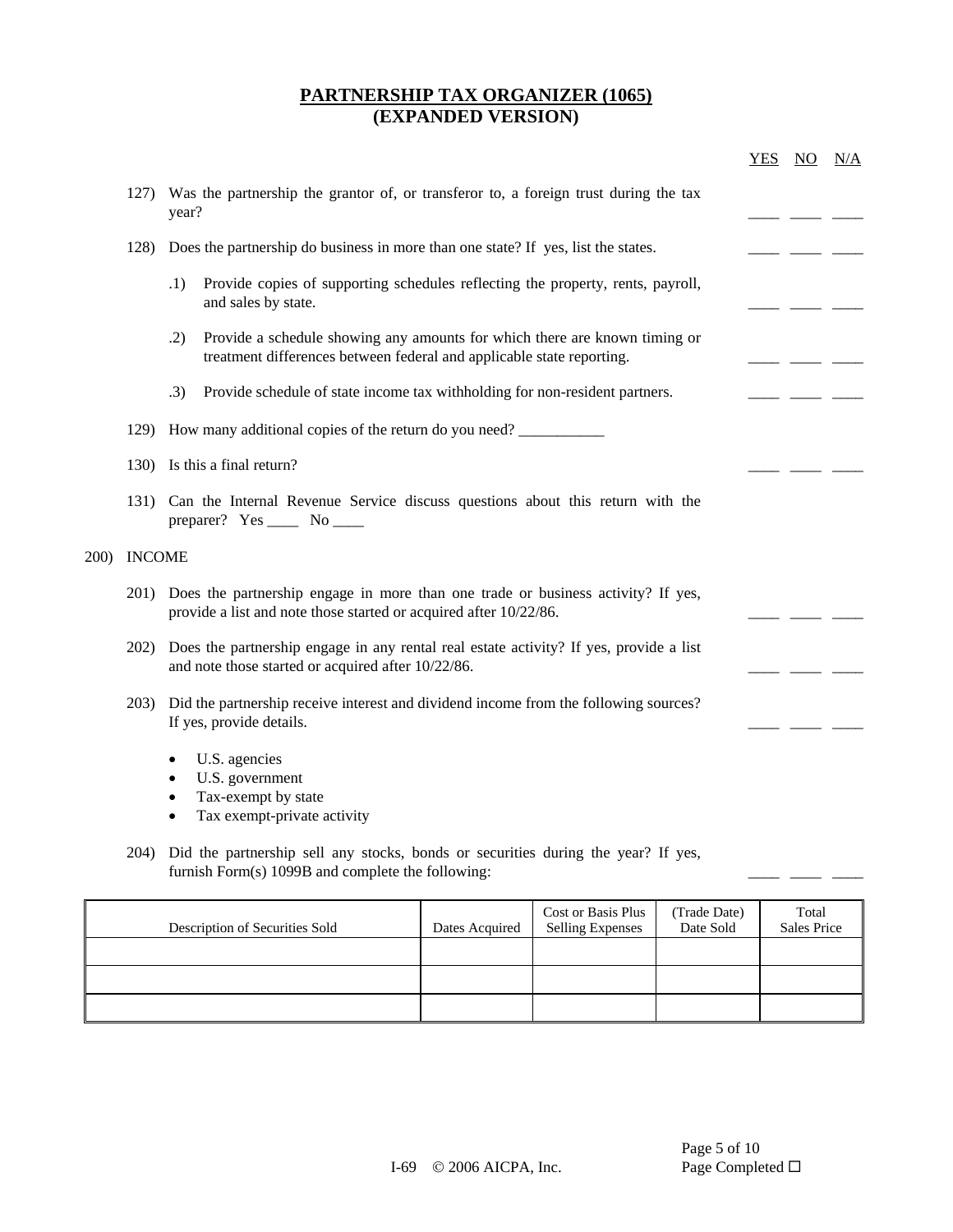|              |                                                                                                                                                                                  | YES | N/A |
|--------------|----------------------------------------------------------------------------------------------------------------------------------------------------------------------------------|-----|-----|
| 205)         | Did the partnership own any securities that became worthless during the year? If yes,<br>provide details.                                                                        |     |     |
| 206)         | Did the partnership acquire any "Qualified Small Business Stock"?                                                                                                                |     |     |
| <b>207</b> ) | Did the partnership own any mutual funds? If yes, provide year-end statement(s).                                                                                                 |     |     |
| 208)         | During the tax year, did the partnership sell or dispose of any assets used in the<br>business? If yes, provide a schedule listing:                                              |     |     |
|              | Description of asset sold (Form HUD-1 for real estate)<br>$\bullet$<br>Date sold<br>$\bullet$<br>Sales price<br>٠<br>Selling expenses<br>Date acquired<br>Original cost or basis |     |     |

- Depreciation claimed in prior years
- 209) Provide detail of all items greater than \$\_\_\_\_\_\_\_\_\_ in the miscellaneous income account.

| Description | Amount |
|-------------|--------|
|             |        |
|             |        |
|             |        |
|             |        |

- 210) Did the partnership have any sales during the year that qualify for the installment method of reporting? If yes, provide a copy of the agreement, a schedule of payments received, and the beginning of year contract balances. If available, provide amortization schedule.  $\qquad \qquad \qquad \qquad$
- 211) Were there any sales or exchanges during the year between the partnership and a partner or other related party? If yes, provide a detailed listing.
- 212) Did the partnership engage in any bartering activity during the year? If yes, provide a schedule of all such activities.
- 213) Did the partnership have any foreign sales? If yes, provide sales by country and amount.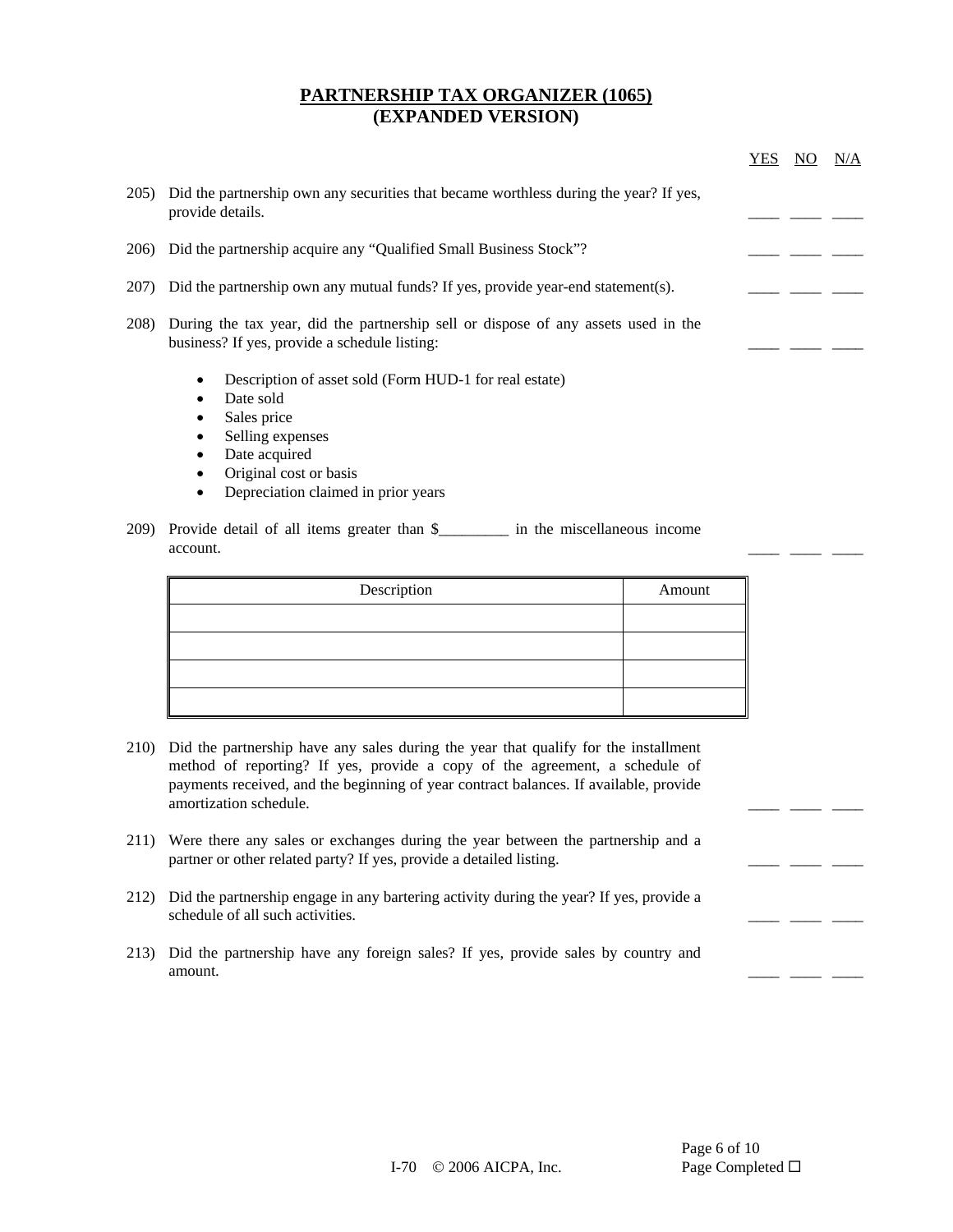YES NO N/A

#### 300) DEDUCTIONS

301) Were there any payments to partners during the year for services or for the use of capital determined without regard to income? If yes, provide the details below:

| Partner | Description | Amount |
|---------|-------------|--------|
|         |             |        |
|         |             |        |
|         |             |        |

- 302) Do the uniform capitalization rules under Section 263A related to items such as inventory and construction apply? If yes, provide copies of all schedules reflecting the calculation of the amount of general and administrative expenses required to be capitalized in ending inventory or associated with self-constructed assets.  $\qquad \qquad \qquad \qquad \qquad \qquad \qquad$
- $303$ ) Provide details for calculating the domestic activities deduction.  $\frac{1}{\sqrt{2}}$
- 304) List all charitable contributions made during the tax year by organization, date and amount.
	- NOTE: You need to have written acknowledgment from any charity to which individual donations of \$250 or more were made during the year. For tax years beginning after August 17, 2006, you must have receipts or bank records for all cash contributions.
- $305)$  Did the partnership make political contributions during the tax year? \_\_\_\_\_\_ \_\_\_ \_\_\_ \_\_\_ \_\_
	- $.1)$  If yes, enter the amount.  $\frac{1}{2}$

\_\_\_\_\_\_\_\_\_\_\_\_\_\_\_\_\_\_\_\_\_\_\_\_\_\_\_

- .2) If yes, identify the accounts to which the contributions were posted.
- 306) Did you incur any expenses to influence legislation (lobbying)? If yes, provide a schedule of "lobbying expenses" and indicate to which accounts these expenses were posted.  $\Box$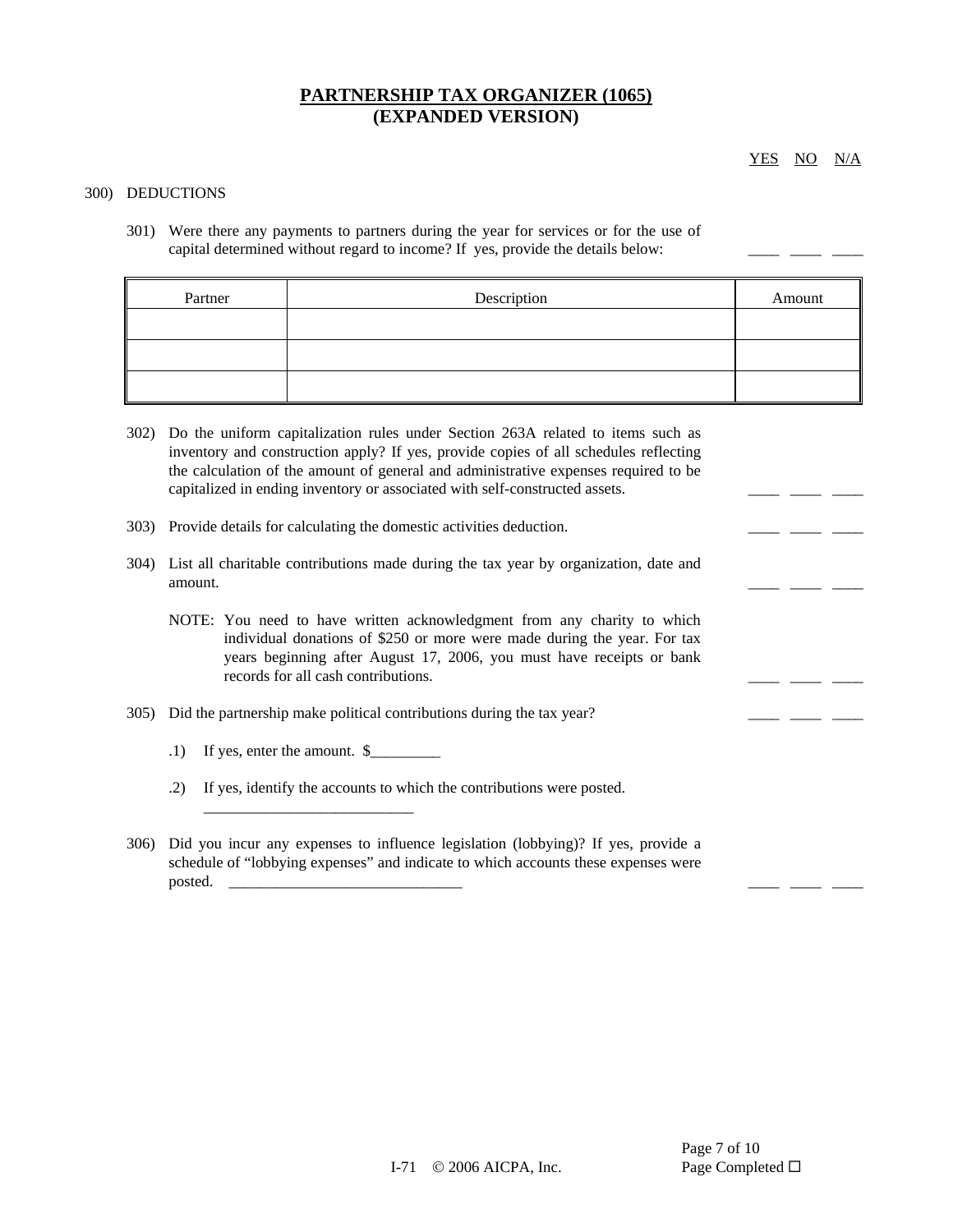YES NO N/A

- 307) Did the partnership pay life insurance premiums for any partner(s)? If yes, provide the following for each policy:
	- Face amount Premium paid

\_\_\_\_\_\_\_\_\_\_\_\_\_\_\_\_\_\_\_\_\_\_\_\_\_\_ \_\_\_\_\_\_\_\_\_\_\_\_\_\_\_\_\_\_\_\_\_\_\_\_\_\_

- 
- Insured Cash surrender value at year end
- Policy owner Loan balance at year end
- Beneficiary Interest paid on policy loan
- Type of policy Loans to pay premiums

To which general ledger accounts have the payments been posted?

308) Did the partnership pay any penalties/fines during the tax year? If yes, list amount(s) and indicate the reason for the penalty/fine.

| Description | Amount |
|-------------|--------|
|             |        |
|             |        |
|             |        |
|             |        |
|             |        |

- 309) Did the partnership acquire any assets during the tax year? If yes, provide a schedule of assets purchased including the date placed in service, and a copy of the purchase invoice. Include any trade-in information. (Form HUD-1 for real estate)
- 310) Did any partners contribute any assets to the partnership during the year? If yes, provide a schedule of such assets received including date placed in service and partner's basis in such assets and fair market value of such asset.
- 311) Does the partnership own or lease any vehicles? If yes, provide the following information for each vehicle (NOTE: Certain exceptions may apply for taxpayers with more than five vehicles.):
	- Vehicle description Other personal miles
		-
	- Date placed in service Total miles
		-
	- Business miles Average daily round trip commuting distance
	- Commuting miles
- 
- .1) Does the partnership have evidence to support the claimed business use? If yes, is the evidence written?
- .2) Were the vehicles available for personal use during off-duty hours?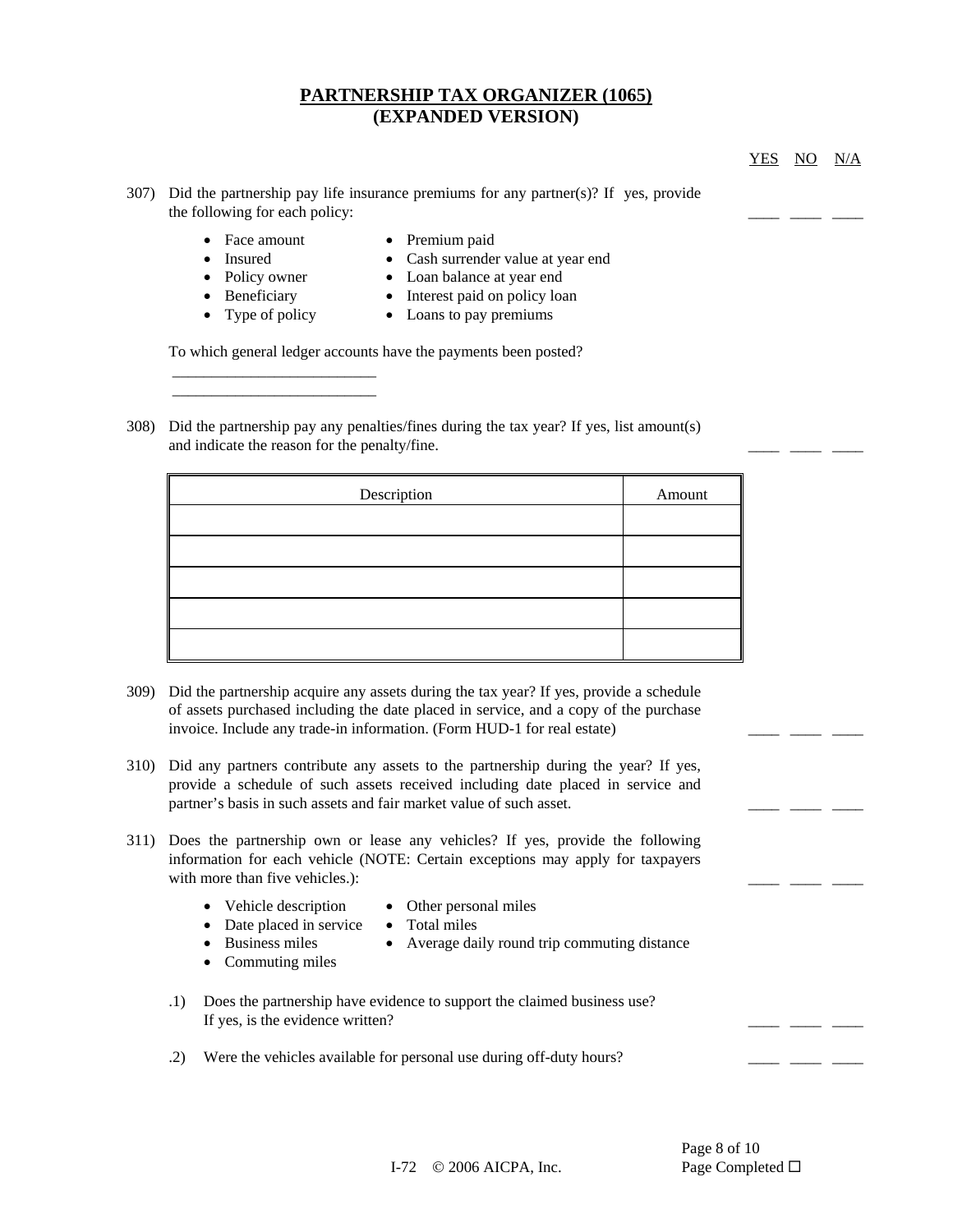|      |     |                                                                                                                                                                                                                                                                                                                                    | <b>YES</b> | NO. | N/A |
|------|-----|------------------------------------------------------------------------------------------------------------------------------------------------------------------------------------------------------------------------------------------------------------------------------------------------------------------------------------|------------|-----|-----|
|      | .3) | Were the vehicles used primarily by a more than 5% owner or related person?                                                                                                                                                                                                                                                        |            |     |     |
|      | .4) | Is another vehicle available for personal use?                                                                                                                                                                                                                                                                                     |            |     |     |
|      | .5) | Provide a copy of the lease for any leased vehicles. If not available, provide the<br>following:                                                                                                                                                                                                                                   |            |     |     |
|      |     | Date of lease<br>Fair market value at inception<br>Term of lease<br>Lease payments                                                                                                                                                                                                                                                 |            |     |     |
| 312) |     | Regarding partnership policy for vehicles:                                                                                                                                                                                                                                                                                         |            |     |     |
|      | .1) | Does the partnership maintain a written policy that prohibits all personal use of<br>vehicles, including commuting, by employees?                                                                                                                                                                                                  |            |     |     |
|      | .2) | Does the partnership maintain a written policy that prohibits personal use of<br>vehicles, excluding commuting, by employees?                                                                                                                                                                                                      |            |     |     |
|      | .3) | Does the partnership treat all use of vehicles by employees as personal use?                                                                                                                                                                                                                                                       |            |     |     |
|      | .4) | Does the partnership provide more than five vehicles to employees and retain<br>the information received from employees concerning the use of vehicles?                                                                                                                                                                            |            |     |     |
|      | .5) | Does the partnership require or maintain copies of vehicle logs?                                                                                                                                                                                                                                                                   |            |     |     |
|      |     | $\mathbf{11}$ $\mathbf{1}$ $\mathbf{1}$ $\mathbf{1}$ $\mathbf{1}$ $\mathbf{1}$ $\mathbf{1}$ $\mathbf{1}$ $\mathbf{1}$ $\mathbf{1}$ $\mathbf{1}$ $\mathbf{1}$ $\mathbf{1}$ $\mathbf{1}$ $\mathbf{1}$ $\mathbf{1}$ $\mathbf{1}$ $\mathbf{1}$ $\mathbf{1}$ $\mathbf{1}$ $\mathbf{1}$ $\mathbf{1}$ $\mathbf{1}$ $\mathbf{1}$ $\mathbf$ |            |     |     |

313) Are computers, cellular phones or other property used for personal purposes? If yes, complete the following: \_\_\_\_ \_\_\_\_ \_\_\_\_

| Description | Date Placed<br>in Service | <b>Business</b><br>Use % | Cost or<br>Basis |
|-------------|---------------------------|--------------------------|------------------|
|             |                           |                          |                  |
|             |                           |                          |                  |
|             |                           |                          |                  |

|  | (1) Does the partnership have evidence to support the business use claimed? |  |  |  |
|--|-----------------------------------------------------------------------------|--|--|--|
|--|-----------------------------------------------------------------------------|--|--|--|

|  | .2) If yes, is the evidence written?                                                       |  |  |
|--|--------------------------------------------------------------------------------------------|--|--|
|  | 314) Did the partnership have any meal or entertainment expenses? If yes, provide details. |  |  |

315) Did the partnership pay any social or entertainment club dues? If yes, provide details.